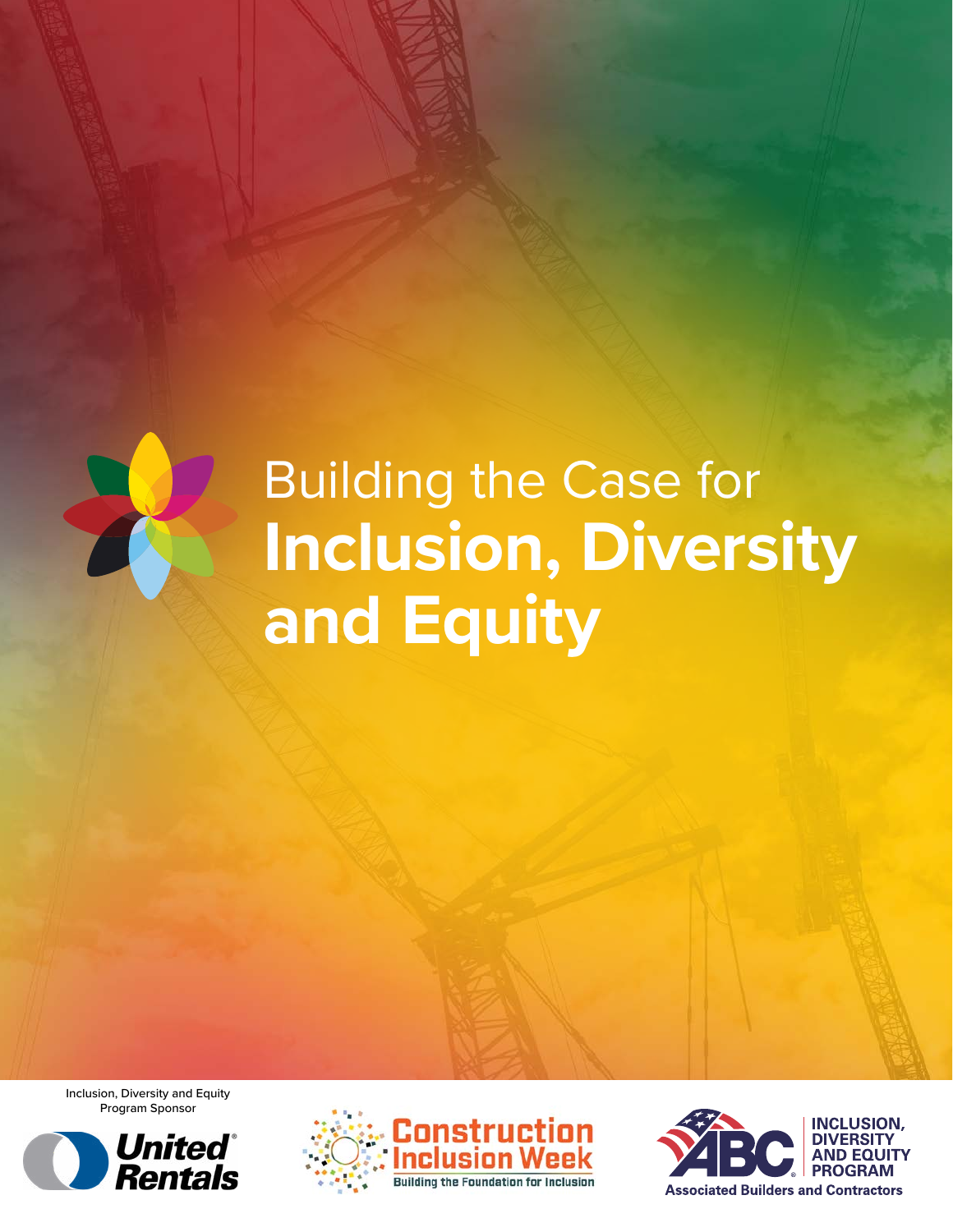

The construction industry is changing in profound ways, from our corporate culture, recruitment and retention efforts to innovative ways to win and deliver projects. But one constant is the need to ensure that organizations offer a state-of-the-art employee value proposition that's attractive to top talent from all communities. Recruiting and retaining the best team in the marketplace will foster the most creativity, win the best work and deliver the greatest value to the construction buyer/user.

An **[analysis](https://www.mckinsey.com/featured-insights/diversity-and-inclusion/diversity-wins-how-inclusion-matters)** by McKinsey & Co. in 2019, which encompassed 15 countries and more than 1,000 large companies, found that diverse companies are more likely to be more productive and profitable than less diverse peers. Yet some organizations still struggle to understand the business case for inclusive, diverse and equitable workplaces.



At Associated Builders and Contractors, we believe that career opportunities should be made available to all people. We believe in creating and championing conditions where individuals and organizations are limited only by their own potential and desire to succeed. This is the driving force behind the merit shop philosophy and ABC's IDE initiatives.

With the founding principles of free enterprise and open competition as their foundation, ABC's IDE initiatives are focused on bettering the individual, the industry and the nation. ABC values IDE as empowering competitive advantages, as defined below:

"Diversity, inclusion and equity are meant to complement one another. While diversity is the act of embracing a equity promotes fairness, and inclusion complements that by welcoming different views of the same reality."

> *—Rodolfo "Rudy" Alanis, Vice President and Chief People Officer, Helix Electric*

# **Inclusion**

#### **A feeling of belonging.**

**Action:** Value differences to achieve superior results.

**Result:** All are welcome, valued and included.

# **Diversity**

**A variety of abilities, skills, backgrounds and experiences.** 

**Action:** Actively seek stakeholders from diverse backgrounds to achieve superior results.

**Result:** All individuals and organizations have the opportunity to compete in a fair and open marketplace.

# **Equity**

**A dedication to providing opportunities for all.**

**Action:** Create conditions to enable everyone to compete on a fair and level playing field.

**Result:** Every individual has the opportunity to succeed.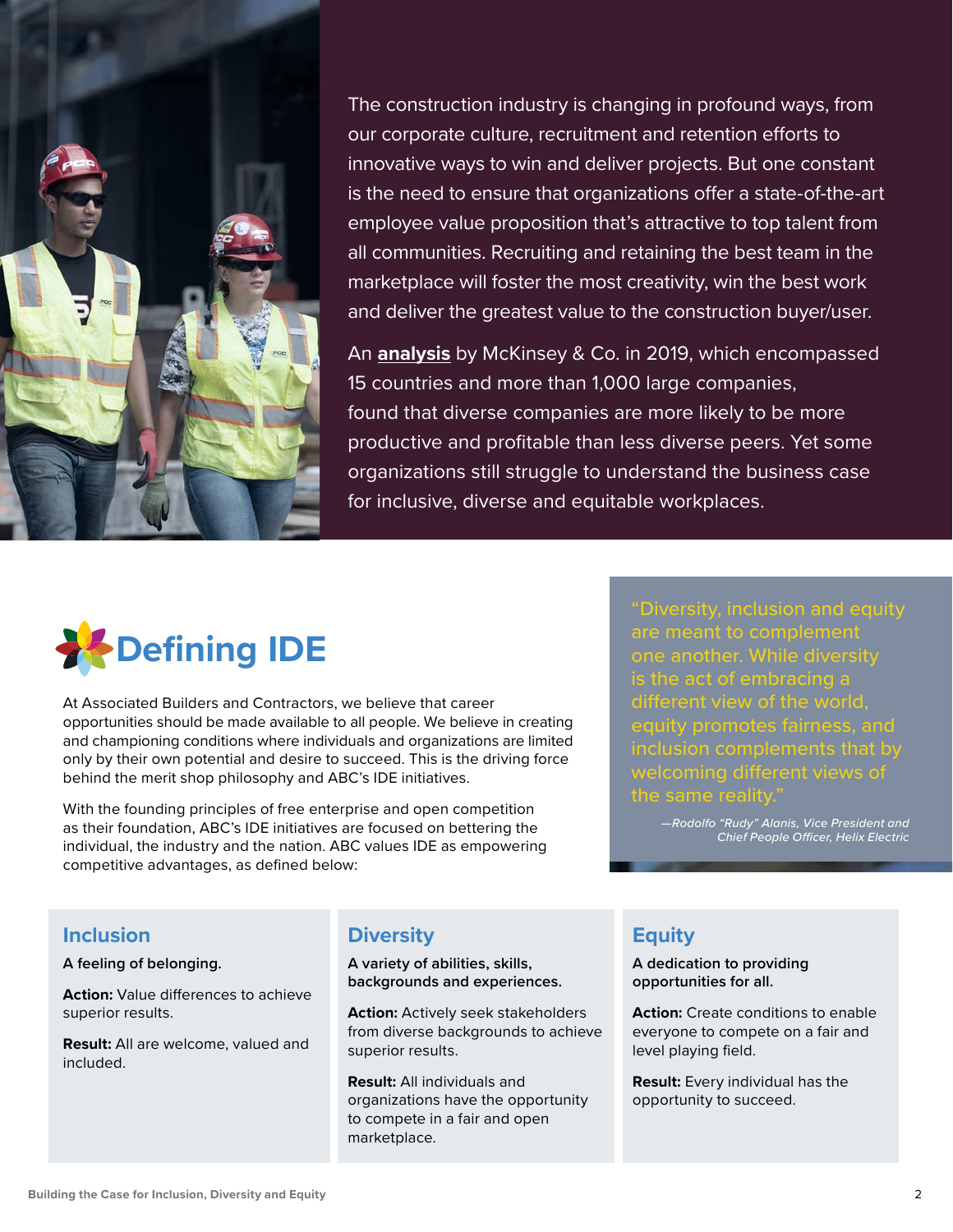



The business case for IDE grows stronger every year. IDE is a business imperative, not something companies should implement simply because of social or legal pressure or because it is the "in" thing to do. Diversity brings into an organization new ideas from various backgrounds, resulting in greater innovation and creativity. Organizations that strive to promote IDE reap many benefits, including:

# **Attracting and retaining high-caliber talent.**

Candidates are attracted to employers that demonstrate a commitment to sustaining a diverse workforce. Providing resources that help develop minorities and women in management and trade positions has proven to be successful in recruitment and retention. Talent management strategies should focus on inclusive and equitable workplaces where all are welcome, valued and included. Employers should provide opportunities to all regardless of their race, color, gender, national origin, religion, disability, age, LGBTQ+ status or any other status or characteristic.

In 2021, construction companies need to hire **[430,000 more workers](https://abc.org/News-Media/News-Releases/entryid/18636/abc-the-construction-industry-needs-to-hire-an-additional-430-000-craft-professionals-in-2021)** than they employed in 2020, according to an economic analysis conducted by ABC. Talent managers need to create game-changing strategies to attract and retain diverse talent to help alleviate the workforce shortage.

## **Increasing productivity.**

Employing workers from all backgrounds not only fosters a positive work environment, but, by widening the candidate pool, also helps construction companies **[recruit](https://www.americanprogress.org/issues/economy/news/2012/07/12/11900/the-top-10-economic-facts-of-diversity-in-the-workplace/) [the most qualified workers](https://www.americanprogress.org/issues/economy/news/2012/07/12/11900/the-top-10-economic-facts-of-diversity-in-the-workplace/)**. As construction projects are growing in complexity, talented workers are needed now more than ever. **[According to McKinsey &](https://www.mckinsey.com/business-functions/organization/our-insights/attracting-and-retaining-the-right-talent)  [Co](https://www.mckinsey.com/business-functions/organization/our-insights/attracting-and-retaining-the-right-talent).**, high performers can lead to a remarkable increase in a company's performance. For example, in high-complexity jobs, one talented individual can be up to eight times more productive than the average employee. When contractors widen their candidate pools, they increase the chances of finding highperforming employees.

In addition, **[Gallup](https://www.gallup.com/workplace/241955/reduce-bias-hire-best-candidate.aspx?g_source=link_WWWV9&g_medium=TOPIC&g_campaign=item_&g_content=How%2520to%2520Reduce%2520Bias%2520and%2520Hire%2520the%2520Best%2520Candidate)** reports that removing bias from the interview process and hiring based on skills and talent leads to 41% less absenteeism, 70% fewer safety incidents and 59% less turnover. Thus, hiring a more diverse workforce may lead to productivity gains in a variety of ways.

be done naturally and our culture accepts it. Inclusion doesn't work if you force it. I don't see diversity as a battle for us. We just help people any

*—Steve Huizinga, President, Allied Mechanical*

When I interview candidates. they're very comfortable coming in. They see all the diversity here, I think we have a competitive edge when we're trying to hire candidates. We have a culture and work environment that the employees feel comfortable going to.

*—Kirby Wu, President, Wu & Associates*